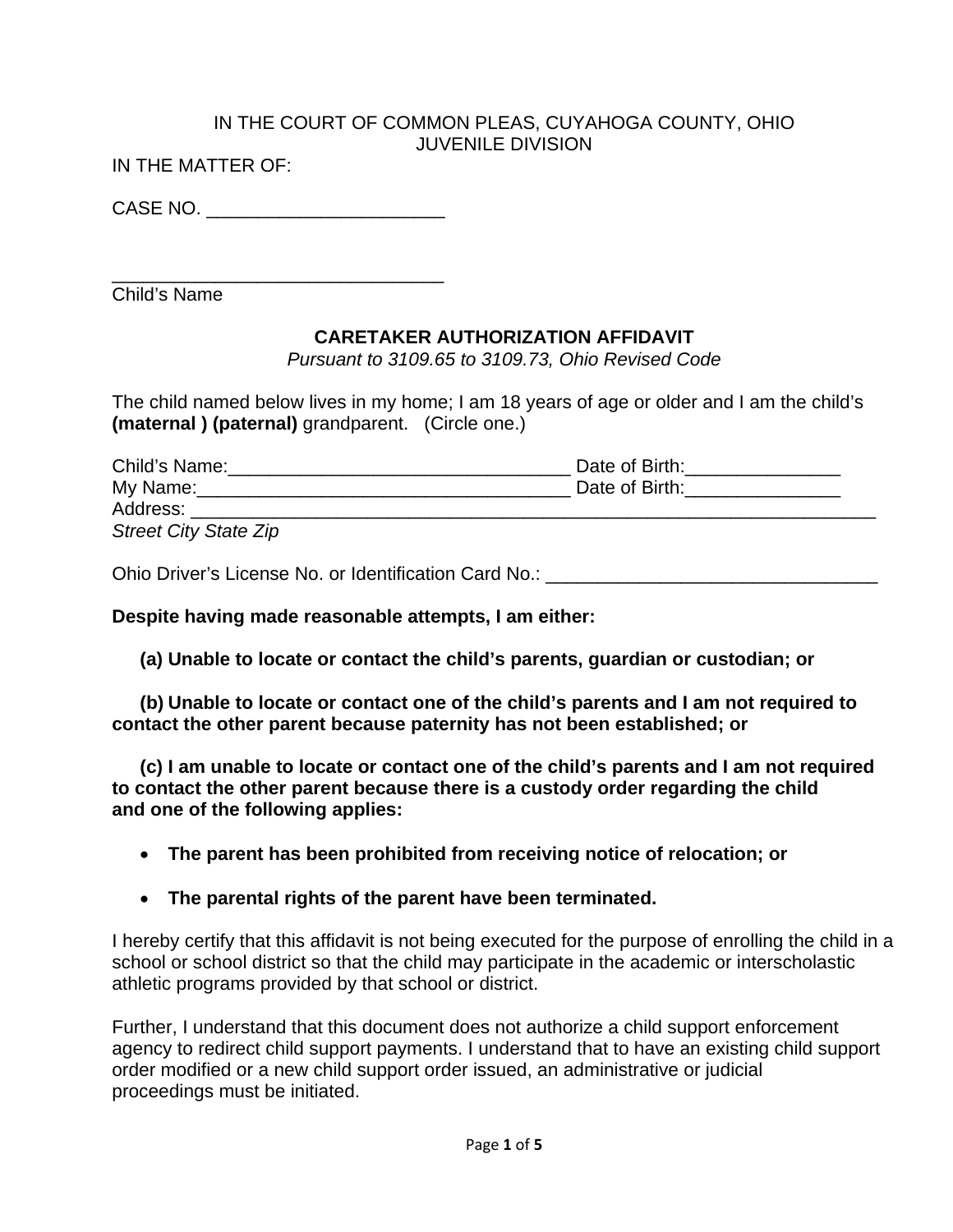**WARNING: DO NOT SIGN THIS FORM IF ANY OF THE ABOVE STATEMENTS ARE INCORRECT. FALSIFICATION IS A CRIME UNDER SECTION 2921.13 OF THE REVISED CODE, PUNISHABLE PURSUANT TO CHAPTER 2929. SAID SANCTIONS MAY INCLUDE A JAIL TERM OF UP TO SIX MONTHS AND/OR A FINE OF \$1,000.** 

# **I have read the foregoing and declare that information contained herein is true and correct.**

| Date:                                              |     |    |
|----------------------------------------------------|-----|----|
| <b>Signature of Grandparent</b>                    |     |    |
| State of Ohio<br>County of Cuyahoga                | SS. |    |
| Subscribed, sworn to and acknowledged before me on |     | 20 |
| (Seal)                                             |     |    |

Notary Public, State of Ohio

*This affidavit must be filed with the Juvenile Court in the county where the grandparent resides or any other court that has jurisdiction over this child no later than five (5) days after the date it is executed.* 

# *This affidavit expires one year from the date the same was notarized.*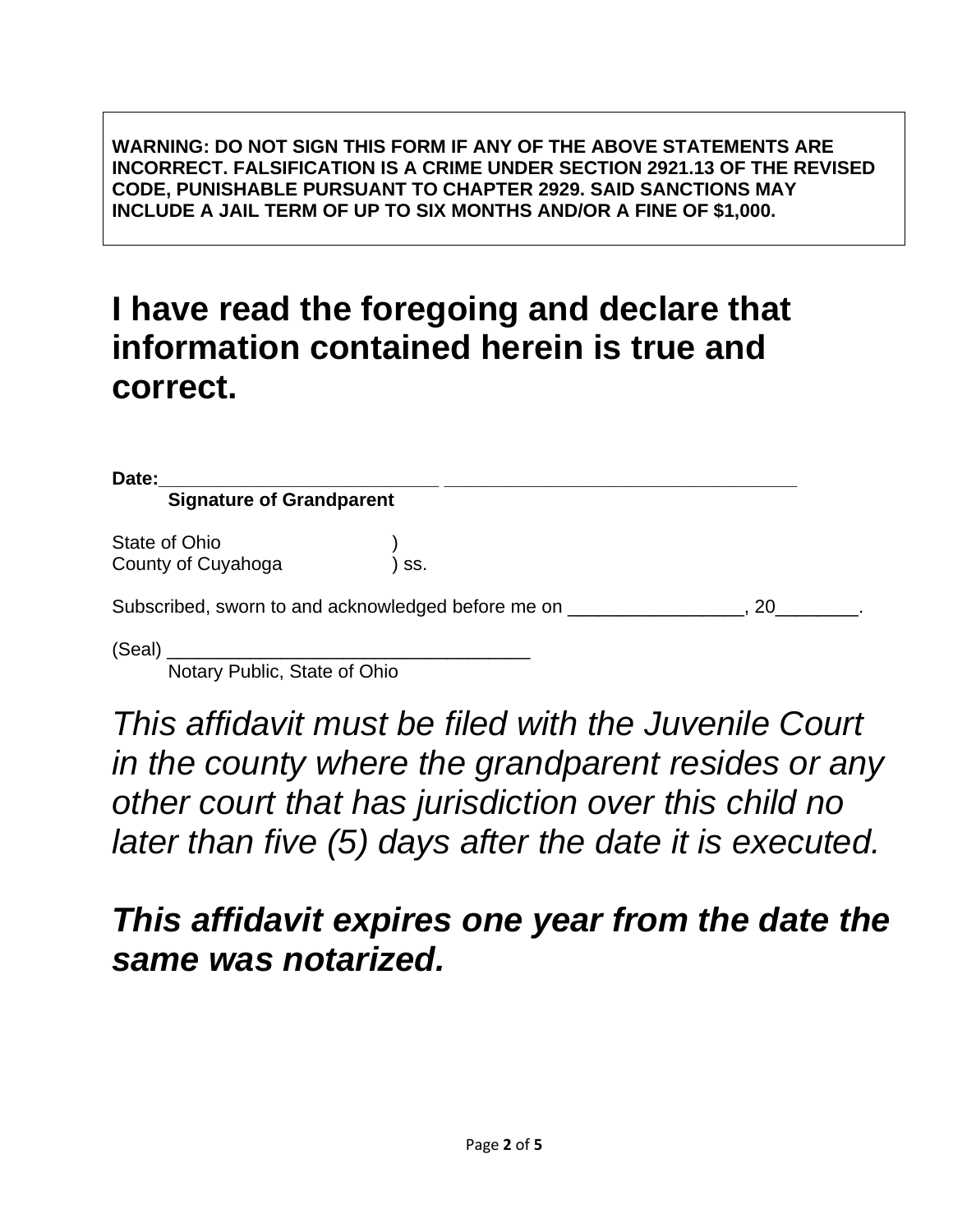**This affidavit is sufficient to authorize the grandparent above to exercise the care, physical custody and control of the above-named child, including the authority to enroll the child in school, discuss with the school district the child's educational progress, consent to all school-related matters regarding said child and to consent to medical, dental or psychological treatment for said child.** 

#### **Notice:**

A second or subsequent caretaker authorization affidavit regarding this child must be filed with the juvenile court where the grandparent resides or any other court with jurisdiction over said child. The court will schedule a hearing to determine if the authorization is in the child's best interest.

A person or entity that relies on this affidavit in good faith has no obligation to make any further inquiry or investigation.

This affidavit does not affect the rights of the child's parents, guardian or custodian with regard to the care, physical custody or control of the child and does not give the grandparent legal custody of the child.

## **This affidavit terminates on whichever occurs first:**

 $\Box$  One year from the date the affidavit was notarized; or

When the child ceases to live with this grandparent; or

 $\Box$  When the parent, guardian or custodian acts to negate, reverse or disapprove of an action or decision of this grandparent by stating the same in writing and delivering it to the grandparent and the person acting upon the grandparent's decision; or

 $\Box$  Upon termination by court order; or

 $\Box$  Upon the death of the grandparent or child listed in this affidavit.

#### **If this affidavit terminates other than by death of said grandparent, grandparent shall notify in writing, within one week of termination, all of the following:**

1) Any schools, health care providers or health insurance provider with which the child has been involved through the grandparent;

2) Any other person or entity that has an ongoing relationship with the child or grandparent and would reasonably rely on said affidavit; and

3) The court in which the affidavit was filed.

The decision of a grandparent to consent to or to refuse medical treatment or school enrollment for a child is superseded by a contrary decision of a parent, custodian or guardian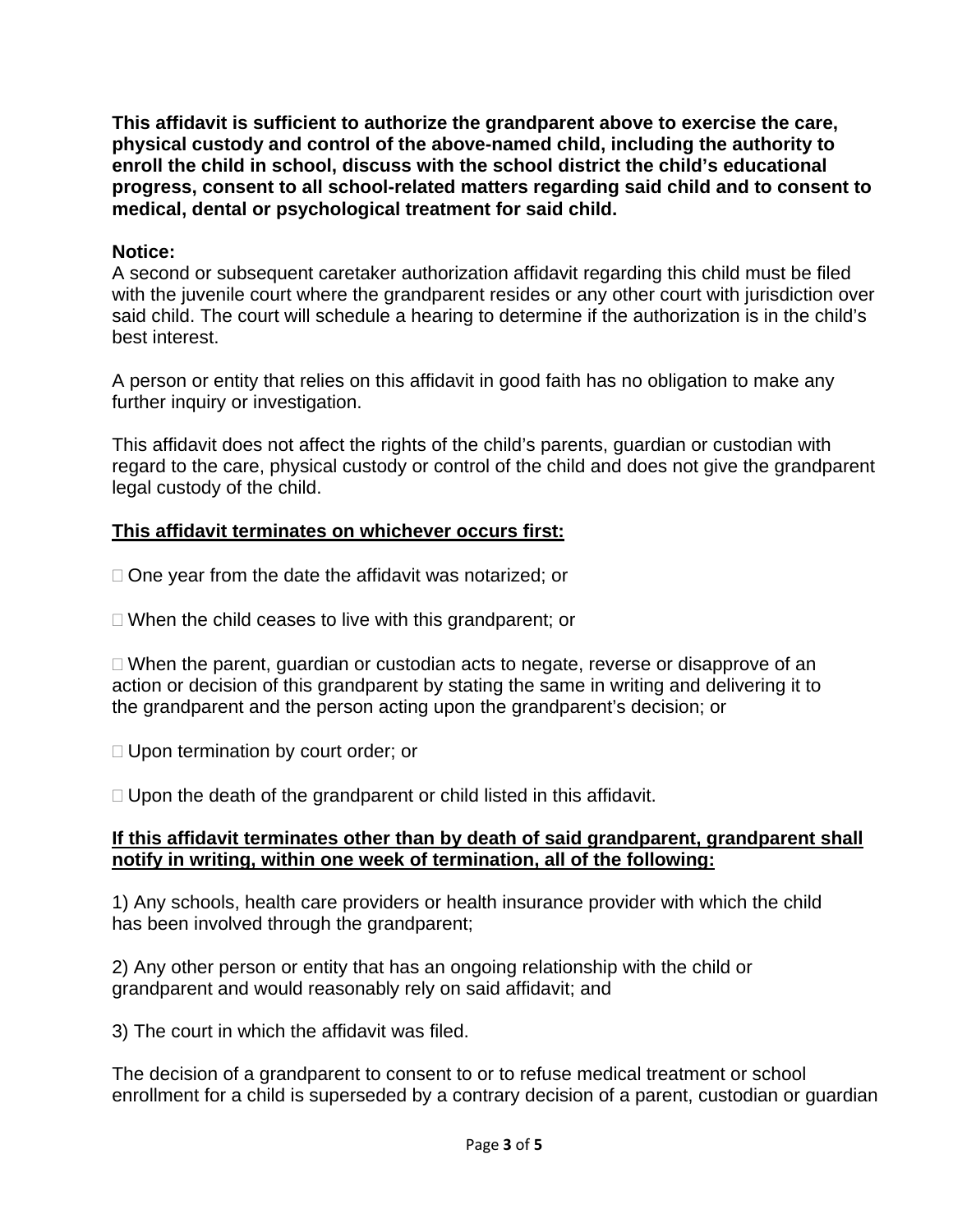of the child, unless the decision of the parent, guardian or custodian would jeopardize the life, health or safety of the child.

# **TO CARETAKERS:**

1. If the child stops living with you, you are required to notify in writing any school, health care provider or health insurance provider to which you have given this affidavit. You are also required to notify in writing the court with which this affidavit is filed and any other person or entity that has an ongoing relationship with you or the child and would reasonably rely on this affidavit.

2. If you do not have the information requested in Item 7 (Ohio driver's license or identification card), provide another form of identification such as your social security number or Medicaid number.

3. You must include with the caretaker authorization affidavit the following information:

a. The child's present address, the addresses of the places where the child has lived within the last five years and the name and present address of each person with whom the child has lived during that period;

b. Whether you have participated as a party, a witness, or in any other capacity in any other litigation in this state or any other state that concerned the allocation between the parents of the same child of parental rights and responsibilities for the care of the child and the designation of the residential parent and legal custodian of the child or that otherwise concerned the custody of the same child;

c. Whether you have information of any parenting proceeding concerning the child pending in a court of this or any other state;

d. Whether you know of any person who has physical custody of the child or claims to be a parent of the child who is designated the residential parent and legal custodian of the child or to have parenting time rights with respect to the child or to be a person other than a parent of the child who has custody or visitation rights with respect to the child;

e. Whether you previously have been convicted of or pleaded guilty to any criminal offense involving any act that resulted in a child being an abused child or a neglected child or previously have been determined in a case in which a child has been adjudicated an abused child or a neglected child to be the perpetrator of the abusive or neglectful act that was the basis of the adjudication.